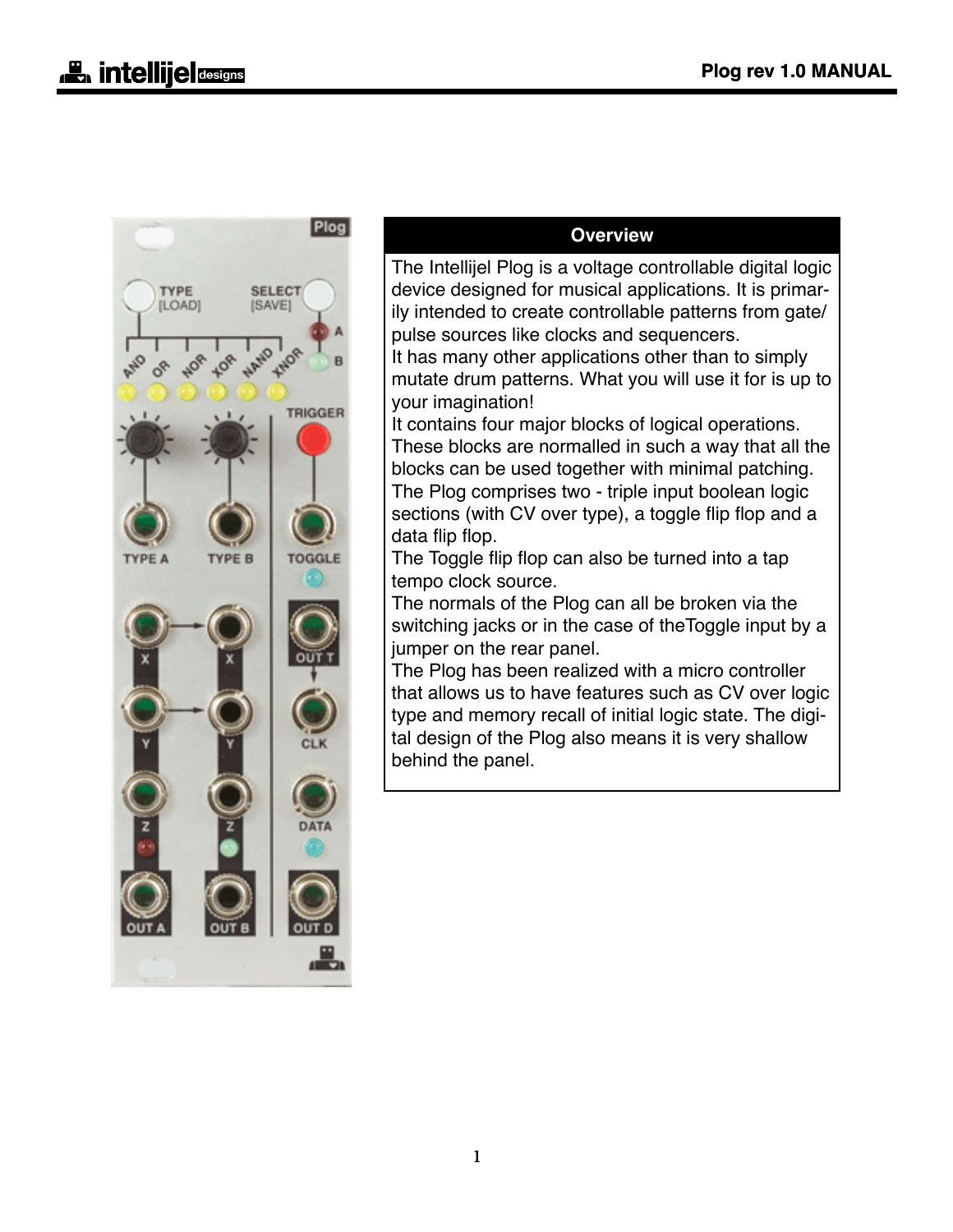# **Let** intellije **designs**



LED logic type and the operation of the TYPE button. Pressing and holding this button for more than one second will save the logic type selections into non-volatile memory.

**9- TRIGGER** button is normalled to the TOGGLE input below. When pressed it will send a trigger to the toggle flip flop. Press and hold on this button for one second and it will become a simple tap tempo clk generator. Once in TAP MODE, start clicking the button in time with the tempo you would like to set. To return to T-Flip-Flop mode simply hold the same button again for 1 second.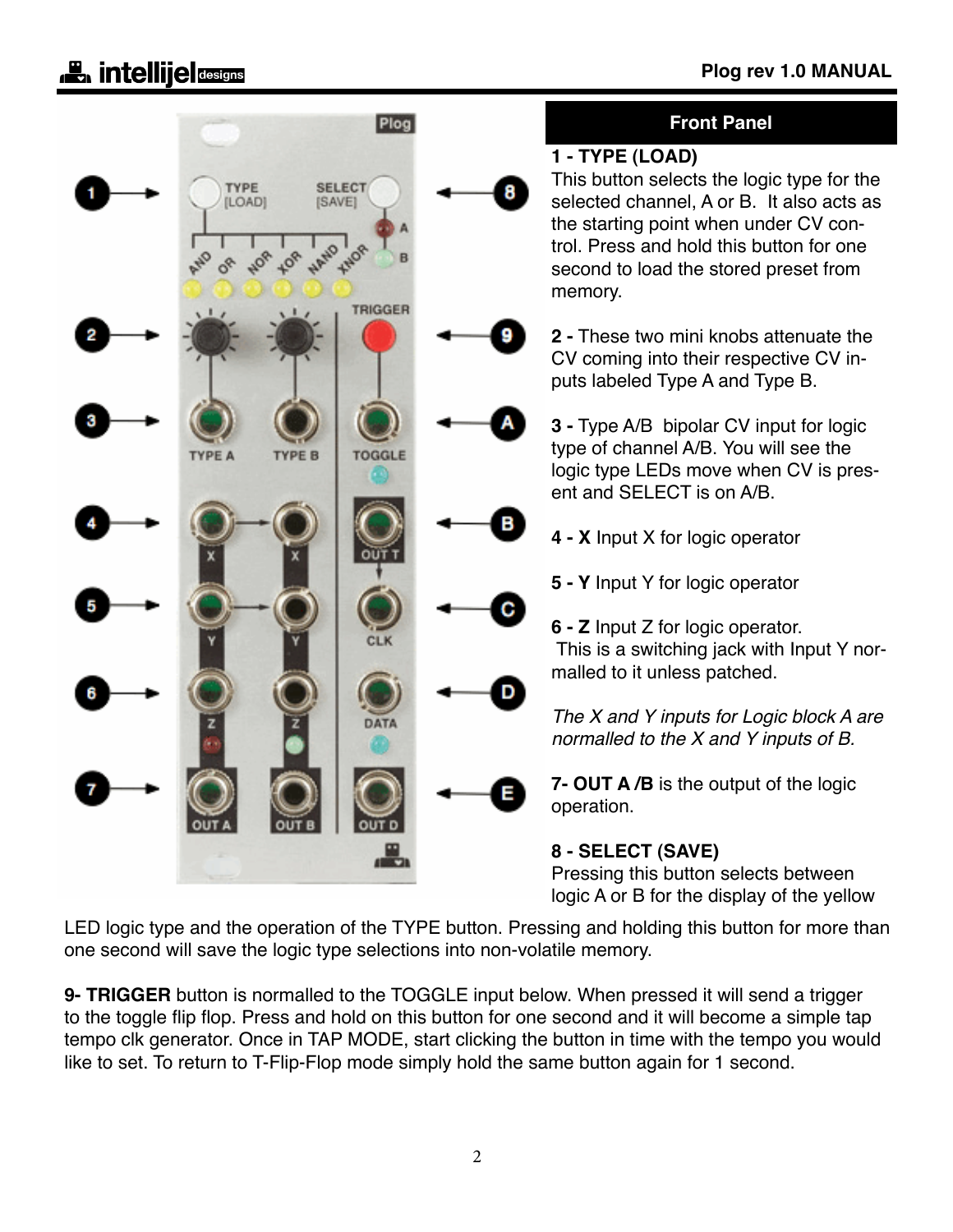## **Front Panel - cont'd**

**A - TOGGLE** input to the toggle flip flop. The TRIGGER button is normalled to this input with a switching jack.

*NOTE: There is a jumper on the back of the Plog module that connects the output of logic B to the normalled input of T.*

**B - OUT T** this is the output of the toggle flip-flop. If in tap tempo mode this becomes the tempo clock output (unipolar square pulses)

**C - CLK** clock input to the data flip-flop. OUT T is normalled to here with a switching jack.

- **D DATA** data input to the data flip-flop
- **E OUT D** output of the data flip flop

NOTE: All of the logic and trigger inputs are expecting 0-5V signals (i.e. logic level pulses/gates/ clks). However the inputs all have negative and over voltage protection. Also each input employs a comparator with a threshold of approximately 3V. This means you can still use non-square wave signal sources as long as they exceed the comparator threshold (i.e. the positive excursion of a triangle wave from a VCO/LFO).

## **Boolean Logic Blocks**

The PLOG contains two - three input Boolean logic processing blocks. These are fundamental building blocks of all logic systems and you are encouraged to check out some of the many excellent tutorials available on the web.

Althought the logic blocks are three input, the third input (Input Z) is normalled to the second input (input Y). This allows for a the three input devices to behave like two input logic devices if you only use the X and Y inputs. Also the X and Y inputs of logic block B are normalled to the X and Y inputs of logic block A. This creates the option to generate outputs from two logic blocks at the same time with only one pair of inputs.

The truth tables for operating each of the logic blocks as a three input or two input device are in the diagrams below. On this module a logic input of 0V or GND is the equivalent of a logic LOW or '0' on the truth table.

An input of 5V is the equivalent of a logic HIGH or '1' on the truth table.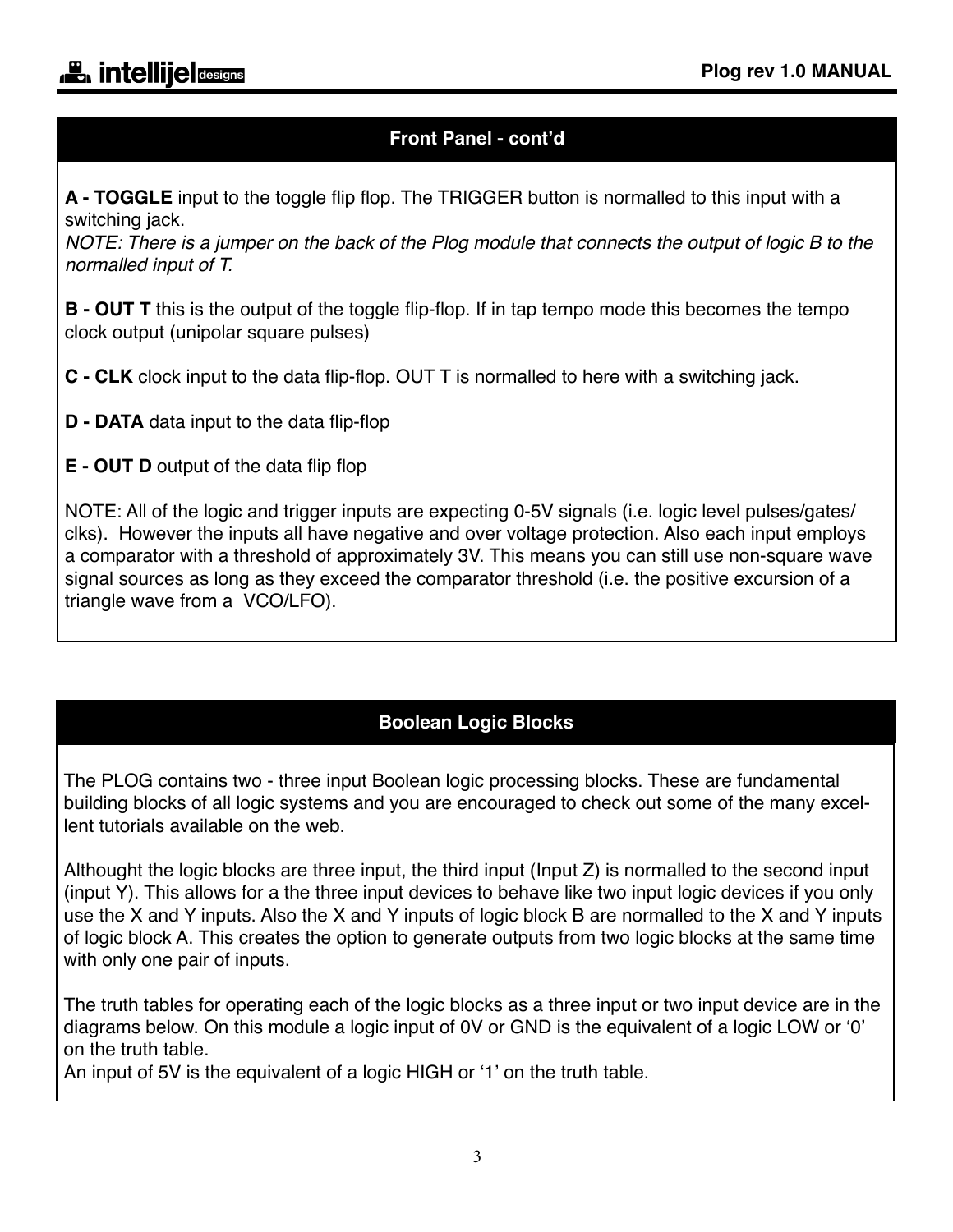|               |   |   |              | <b>LOGIC OUTPUTS</b> |           |            |            |             |             |  |
|---------------|---|---|--------------|----------------------|-----------|------------|------------|-------------|-------------|--|
|               | X | Υ | $\mathbf{z}$ | <b>AND</b>           | <b>OR</b> | <b>NOR</b> | <b>XOR</b> | <b>NAND</b> | <b>XNOR</b> |  |
|               | 0 | 0 | 0            |                      | O         |            |            |             |             |  |
|               | 0 |   | 0            |                      |           |            |            |             |             |  |
| <b>INPUTS</b> | Ω |   |              |                      |           |            |            |             |             |  |
|               |   | 0 | 0            |                      |           |            |            |             |             |  |
|               |   | 0 |              |                      |           |            |            |             |             |  |
|               |   |   | 0            |                      |           |            |            |             |             |  |
|               |   |   |              |                      |           |            |            |             |             |  |

*Table 1: 3-input logic*

|             |   |   | <b>LOGIC OUTPUTS</b> |           |            |            |             |             |  |  |  |
|-------------|---|---|----------------------|-----------|------------|------------|-------------|-------------|--|--|--|
| <b>DaNI</b> | х | Υ | <b>AND</b>           | <b>OR</b> | <b>NOR</b> | <b>XOR</b> | <b>NAND</b> | <b>XNOR</b> |  |  |  |
|             |   |   |                      |           |            |            |             |             |  |  |  |
|             |   |   |                      |           |            |            |             |             |  |  |  |
|             |   |   |                      |           |            |            |             |             |  |  |  |
|             |   |   |                      |           |            |            |             |             |  |  |  |

*Table 2: 3-input logic*

### **Flip-flop Logic Blocks**

The Plog contains two types of Flip-flops: a Toggle (or a Latch) and a Data (or gated D latch). They can be used to divide pulses, store binary data, create pendulum reset for sequencers etc. By default the normals in the Plog set the Flip Flop section to be a divide by two and divide by four. This acts as a clock divider of logic B without patching the inputs. If you patch a clock into the Toggle input the OUT T and OUT D will divide the clock by two and four respectively.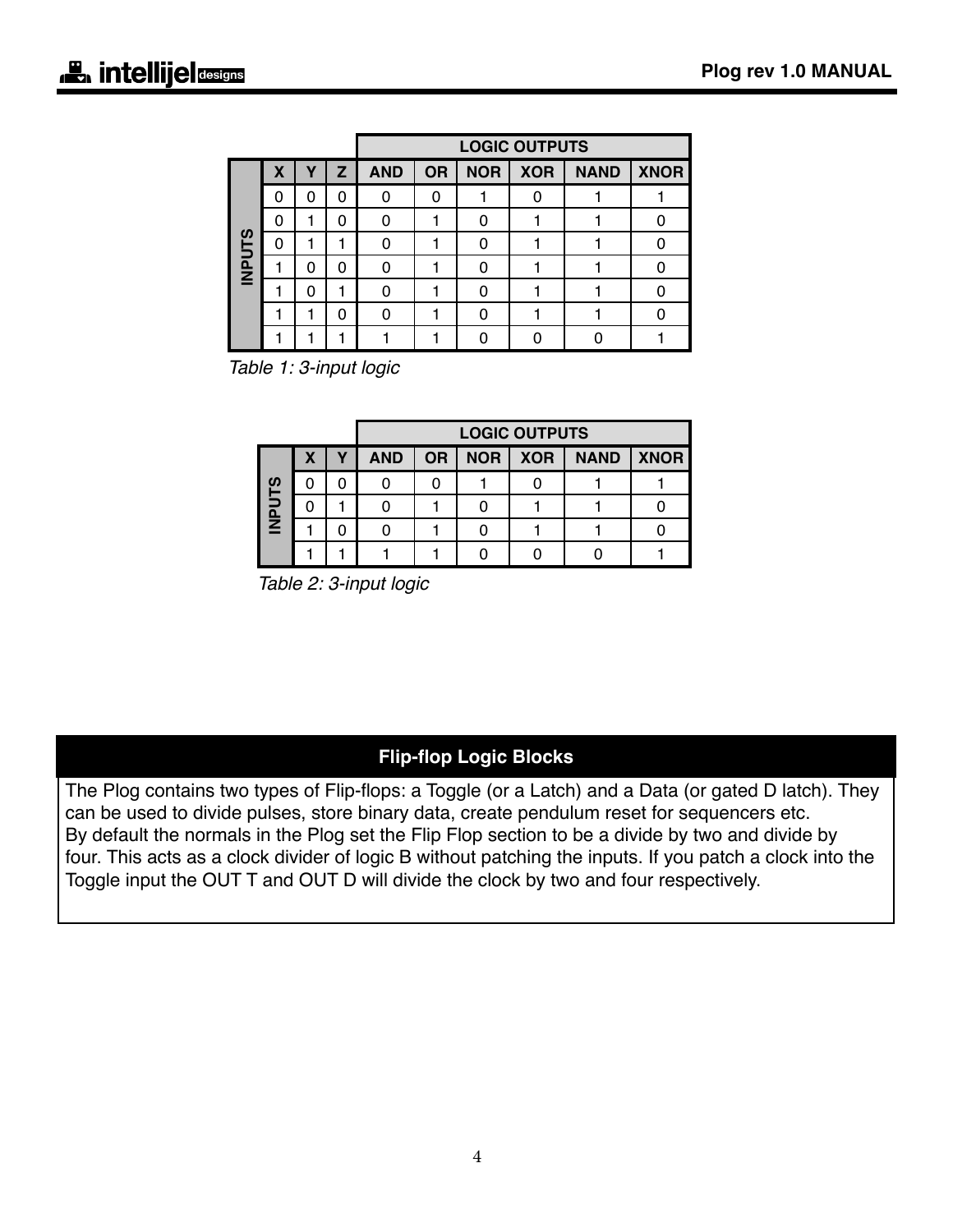# **Data (D) Flip-flop**

The D Flip-flop output latches to whatever logic level the input is but only when the CLK signal transitions from low to high.

The CLK input is also normalled (via the switching jack) the inverted output of the D Flipflop. This causes the D FlipFlop to function as a T Flip-flop if nothing is patched into the CLK input.

The following diagram illustrates the relationship between the D Flip-flop inputs and output.

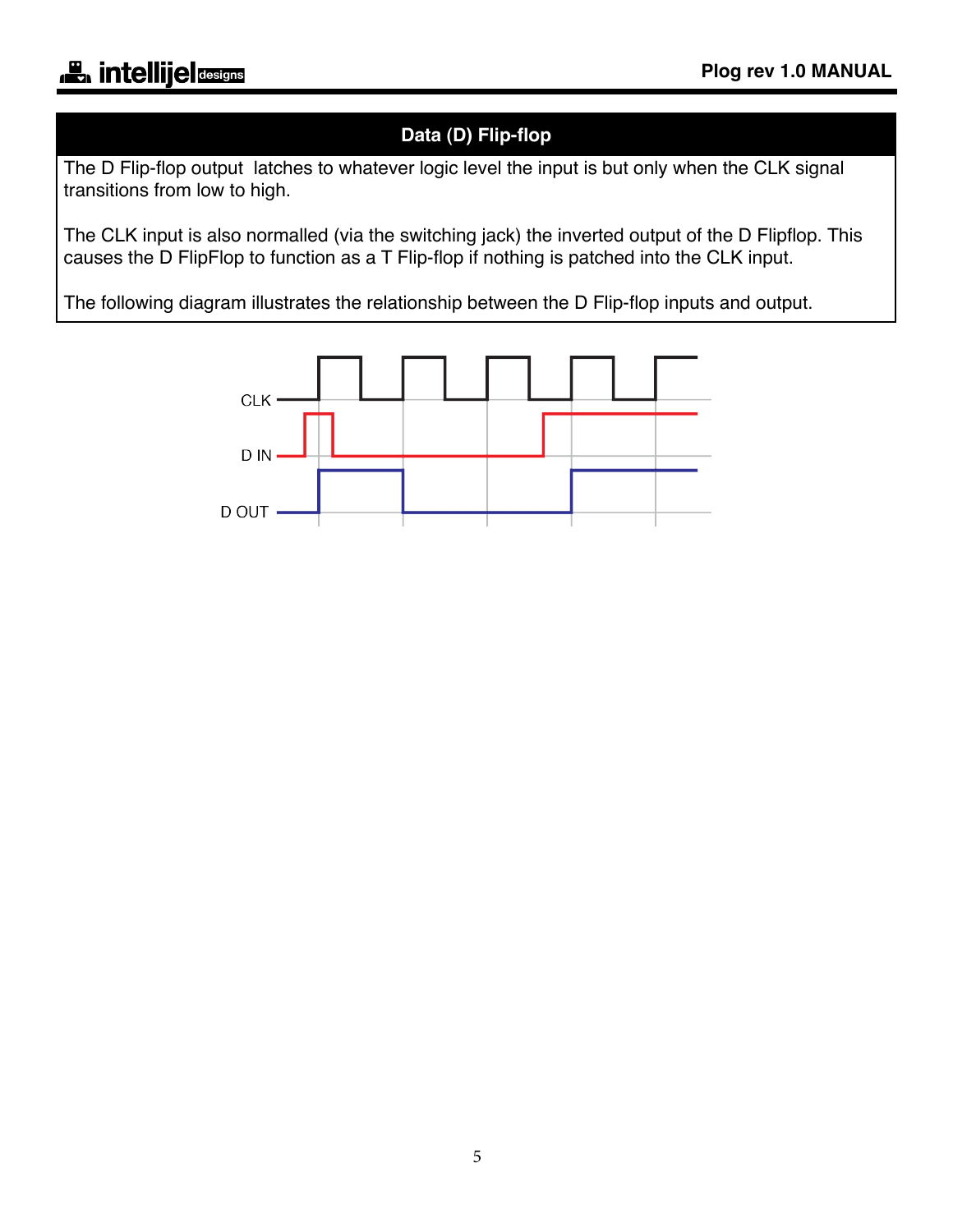## **Example Patches**

#### **Example # 1: Real-time Quantizer Using AND Logic**

Set A to AND and patch a random source of triggers into X.

Then patch a quantized source of triggers into Y.

Patch OUT A into a envelope generator.

Patch the envelope generator into something you want to modulate with quantized random envelopes such as a VCA.

Using AND logic on a random source of triggers such as a square wave LFO.and a in synchronized source of triggers (such as a 16th note pattern from a drum machine or sequencer) will create a real time quantizer . This works because AND will go High when both the random trigger source and the clock source are High. This means that as long as the random source goes high when the 16th note also goes high you will get a semi random sequence of 16ths. I find it helpful to vary the random source such as VC control of a Square wave LFO so that the 16th notes and the random source coincide variably over time.

For extra and somewhat unpredictable results try applying CV to the CV input of TYPE A